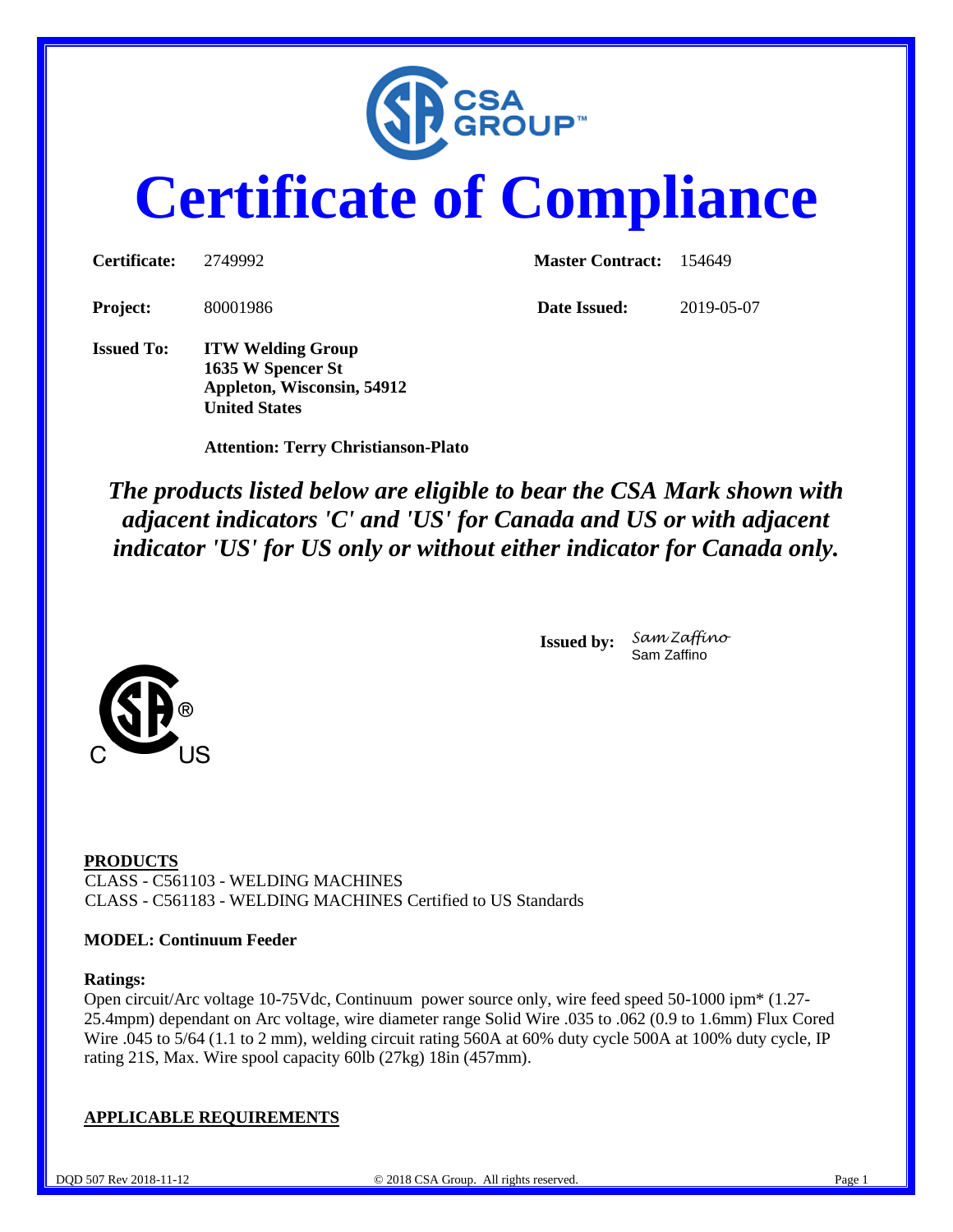

**Certificate:** 2749992 **Project:** 80001986

**Master Contract:** 154649 **Date Issued: 2019-05-07**

CAN/CSA Std. C22.2 No. 0 - General Requirements - Canadian Electrical Code, Part II CAN/CSA – E60974-5 - Arc Welding Equipment; Part 5: Wire Feeders. UL 60974-1 - Arc Welding Equipment; Part 1: Welding Power Sources ANSI/IEC 60974-5 - Arc Welding Equipment – Part 5: Wire feeders